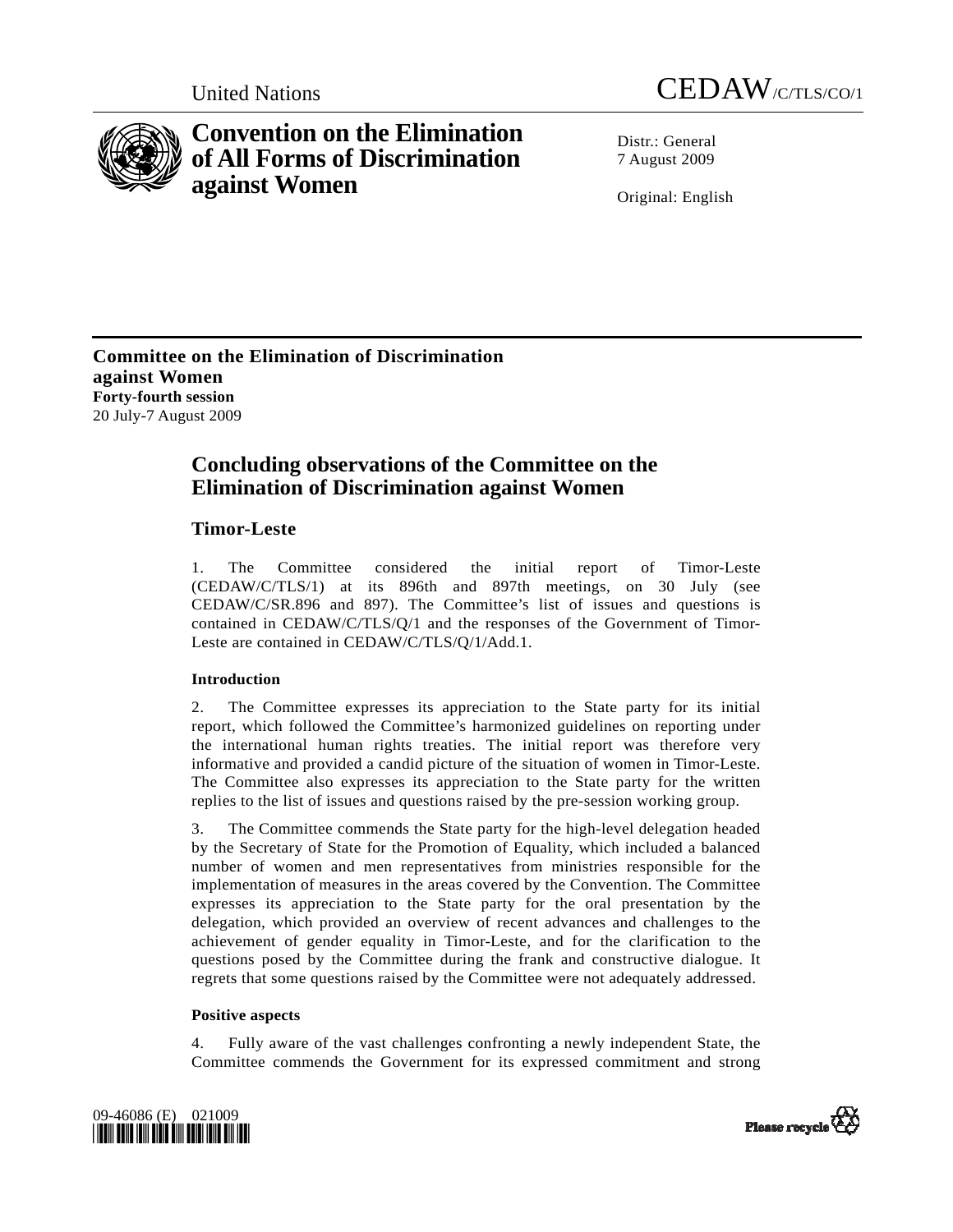political will as reflected in the Dili Declaration, and for the policies and measures taken to eliminate discrimination against women in all fields covered by the Convention.

5. The Committee notes with appreciation that the initial report was prepared with technical assistance and in a participatory process which involved Government bodies, United Nations agencies and non-governmental organizations. It also notes with satisfaction the regular cooperation and partnership with non-governmental organizations in efforts aimed at implementing the Convention.

6. The Committee commends the State party for having acceded to the Convention without reservations, as well as to the Optional Protocol, in April 2003.

7. The Committee congratulates the State party for having applied the harmonized guidelines on reporting under the Convention and submitted for the first time to the Committee a comprehensive common core document together with a Convention-specific document.

8. The Committee congratulates the State party for the establishment in 2008 of the Secretary of State for the Promotion of Equality, as well as for the adoption of Organic Law No. 16/2008, which broadened the mandate of the Secretary of State.

9. The Committee commends the State party for the creation of an Office of the Ombudsman for Human Rights and Justice, commonly referred to as the "Provedor".

10. The Committee notes with appreciation that the State party ratified seven major international human rights instruments in the period 2003-2004.

## **Principal areas of concern and recommendations**

11. **The Committee recalls the State party's obligation to implement, systematically and continuously, all the provisions of the Convention, and views the concerns and recommendations identified in the present concluding observations as requiring the State party's priority attention between now and the submission of its next periodic report. Consequently, the Committee urges the State party to focus on those areas in its implementation activities and to report on actions taken and results achieved in its next periodic report. It calls upon the State party to submit the present concluding observations to all relevant ministries, to the Parliament and to the judiciary, so as to ensure their full implementation.**

## **Parliament**

12. **While reaffirming that the Government has the primary responsibility, and is accountable in particular, for the full implementation of the State party's obligations under the Convention, the Committee, stressing that the Convention is binding on all branches of Government, invites the State party to encourage its national Parliament, in line with its procedures, where appropriate, to take the necessary steps with regard to the implementation of the present concluding observations and the Government's next reporting process under the Convention.**

13. While welcoming the ongoing efforts to address the needs of women in the post-conflict period, the Committee is concerned that the promotion of women's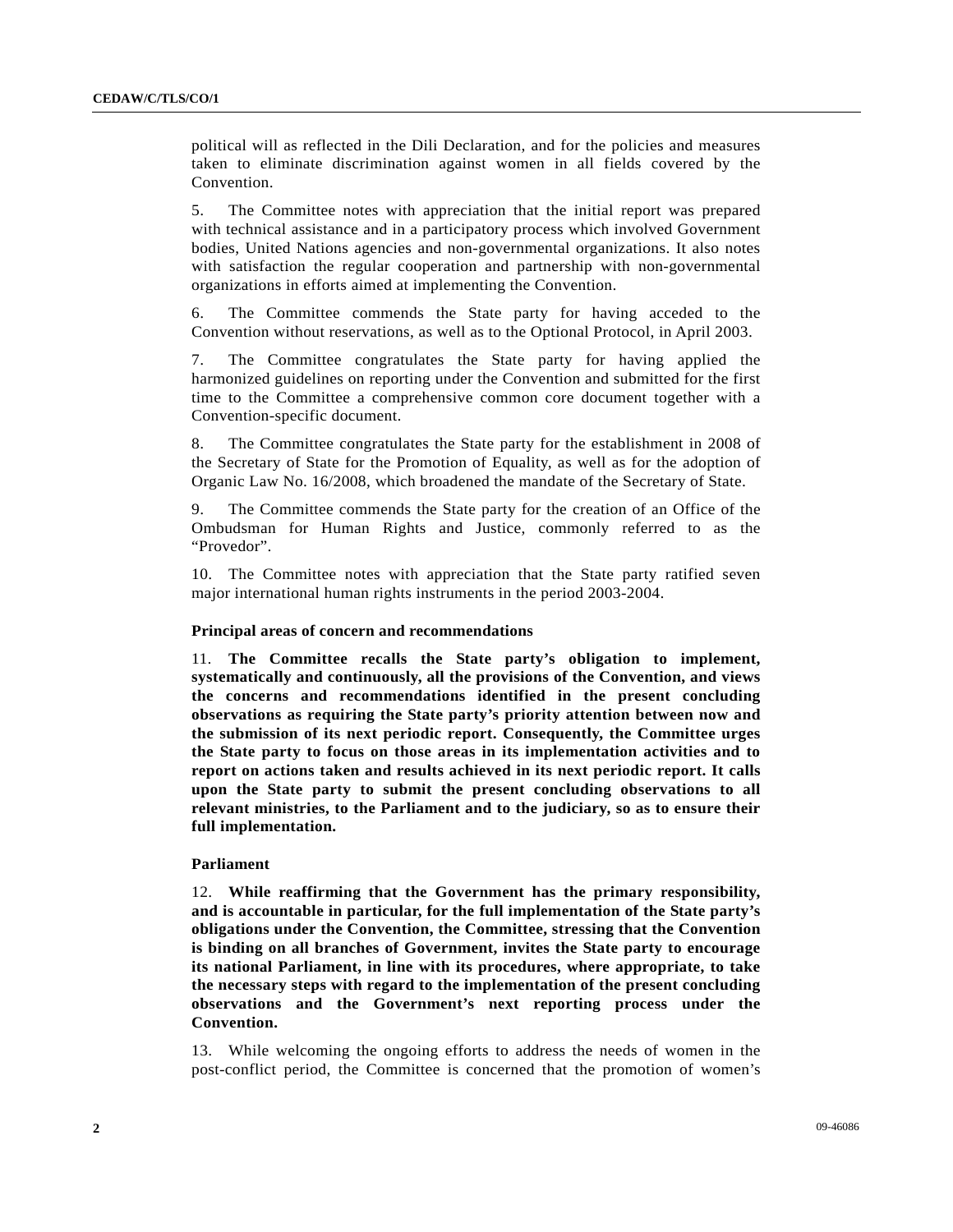human rights and gender equality has not been considered as a priority, in particular in efforts to address the consequences of the conflict and in the peacebuilding and reconstruction processes. It is also concerned about the small number of women in leadership positions in areas connected with the transition process.

14. **The Committee urges the State party to ensure that the promotion and protection of women's human rights and gender equality are central goals of all aspects of the transition process and to raise the legislature's awareness of those important goals. It further urges the State party to devote serious attention to the specific needs of women in the post-conflict period and ensure women's equal participation in decision-making, in conformity with Security Council resolution 1325 (2000) on women and peace and security. The Committee recommends that the State party put in place an action plan for the full implementation of resolution 1325 (2000), taking into account paragraph 1 of article 4, and articles 7 and 8 of the Convention.**

## **Legal status of the Convention and the Optional Protocol**

15. While noting with satisfaction that international treaties that are ratified become part of domestic law in accordance with article 9 of the Constitution, the Committee is concerned that the status of international human rights instruments, including the Convention, vis-à-vis national law, is not clear.

16. **The Committee recommends that the State party clarify the status of international conventions within its domestic legal framework, ensuring the priority of international instruments, including the Convention, over national legislation, and that it ensure conformity of such legislation with international instruments.**

## **Non-discrimination and equality**

17. The Committee is concerned that, although article 16 of the Constitution affirms the principle of non-discrimination, neither the Constitution nor other laws include a definition of discrimination against women in accordance with article 1 of the Convention, which prohibits direct and indirect discrimination. The Committee is also concerned that, although article  $6$  (j) of the Constitution declares the State responsible for promoting and ensuring "effective equality of opportunities between women and men", the principle of "equality of opportunities" does not amount to the notion of "equality" in its fullest sense, in accordance with article 2 (a) of the Convention.

18. **The Committee calls on the State party to include in the Constitution or other appropriate legislation a definition of discrimination against women that encompasses both direct and indirect discrimination in line with article 1 of the Convention. The Committee further calls on the State party to incorporate the principle of equality between women and men in the Constitution or in other appropriate law in line with article 2 (a) of the Convention. It calls upon the State party to enact and implement a comprehensive law on gender equality that is binding on both the public and private sectors and make women aware of their rights under such legislation. The Committee also recommends that the State party establish clear procedures for filing complaints on discrimination against women, provide adequate sanctions for such discrimination and ensure that effective remedies are available to women whose rights have been violated.**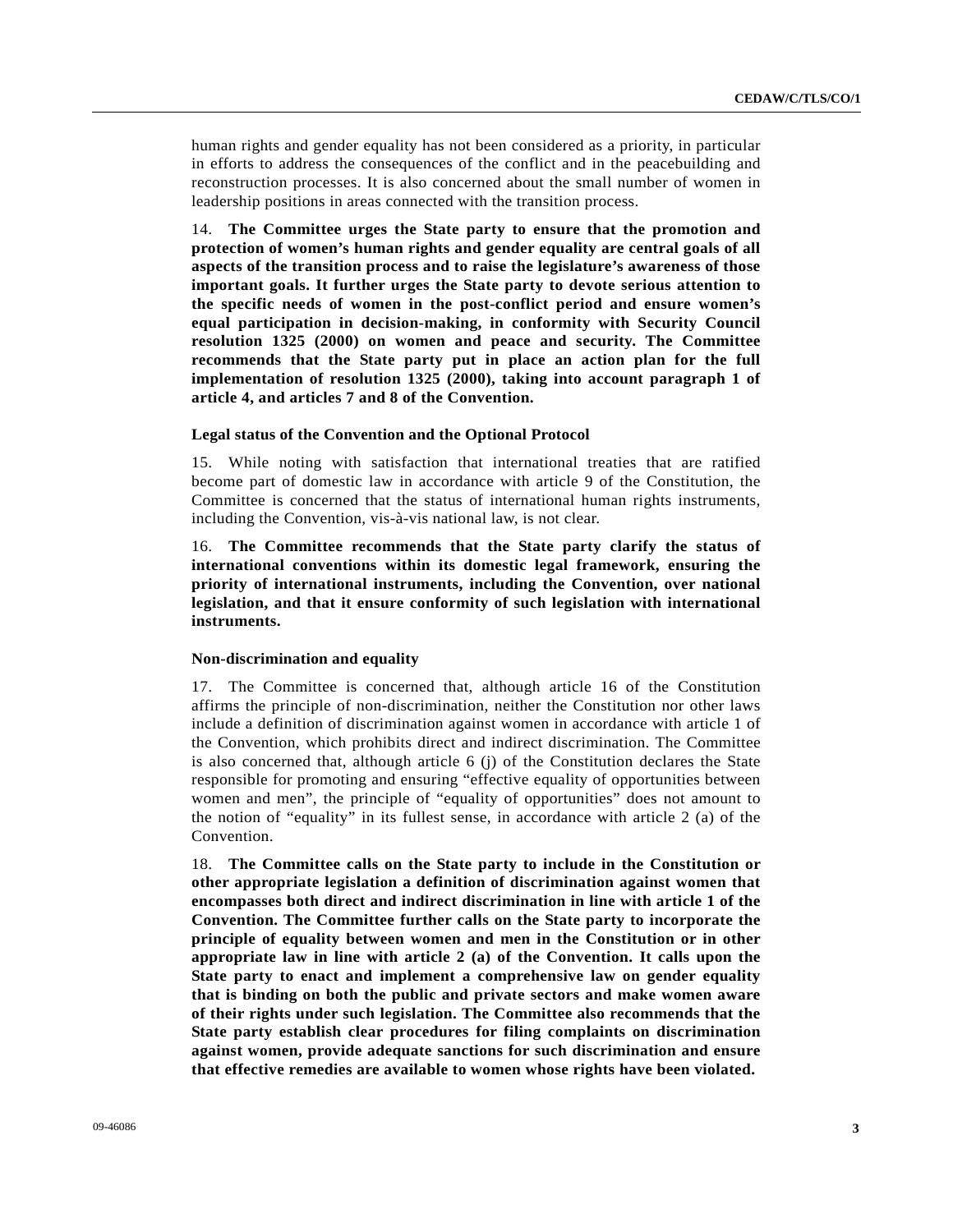## **Visibility of the Convention and the Optional Protocol**

19. While welcoming the State party's accession to both the Convention and its Optional Protocol in April 2003, the Committee is concerned about the general lack of awareness of the Convention and the Optional Protocol in Timor-Leste, in particular among the judiciary and other law-enforcement officials. It is concerned that women themselves are not aware of their rights under the Convention or of the complaints procedure under the Optional Protocol, and thus lack the capacity to claim their rights. The Committee also notes with concern that the State party was not able to provide information on cases where the provisions of the Convention had been invoked in courts.

20. **The Committee urges the State party to take the necessary steps to ensure the adequate dissemination of the Convention, the Optional Protocol and the Committee's general recommendations among all stakeholders, including Government ministries, parliamentarians, the judiciary and law-enforcement officers. The Committee further urges the State party to translate the Convention and its Optional Protocol into local languages and to disseminate them widely to the general public, non-governmental organizations, political parties and community leaders so as to create awareness of women's human rights.**

## **Access to justice**

21. The Committee is concerned that, while women's access to justice is provided for by legislation, their ability in practice to exercise that right and to bring cases of discrimination before courts is limited by such factors as illiteracy, language barriers, practical difficulties in accessing courts, the persistence of traditional justice systems, legal costs, lack of information about their rights and lack of assistance in pursuing their rights.

22. **The Committee requests the State party to take all appropriate measures to remove impediments women may face in gaining access to justice, and to ensure that the judiciary is familiar with the Convention and the State party's obligations. It urges the State party to provide legal aid services, implement legal literacy programmes and disseminate knowledge of ways to utilize available legal remedies against discrimination, as well as to monitor the results of such efforts. The Committee encourages the State party to seek assistance from the international community in order to implement measures that, in practice, will strengthen women's access to justice.**

## **National machinery**

23. While welcoming the establishment of the Secretary of State for the Promotion of Equality under the Cabinet of the Prime Minister and gender focal points at the ministerial and regional levels, the Committee is concerned about the lack of adequate financial and human resources to ensure effective functioning of these newly created government offices. While welcoming the comprehensive information provided with regard to the current strategic plan, for 2006-2011, the Committee regrets the lack of information provided with regard to the objectives and areas of intervention of the strategic plan for 2010-2015. The Committee also regrets the lack of information provided on responses developed or envisaged to overcome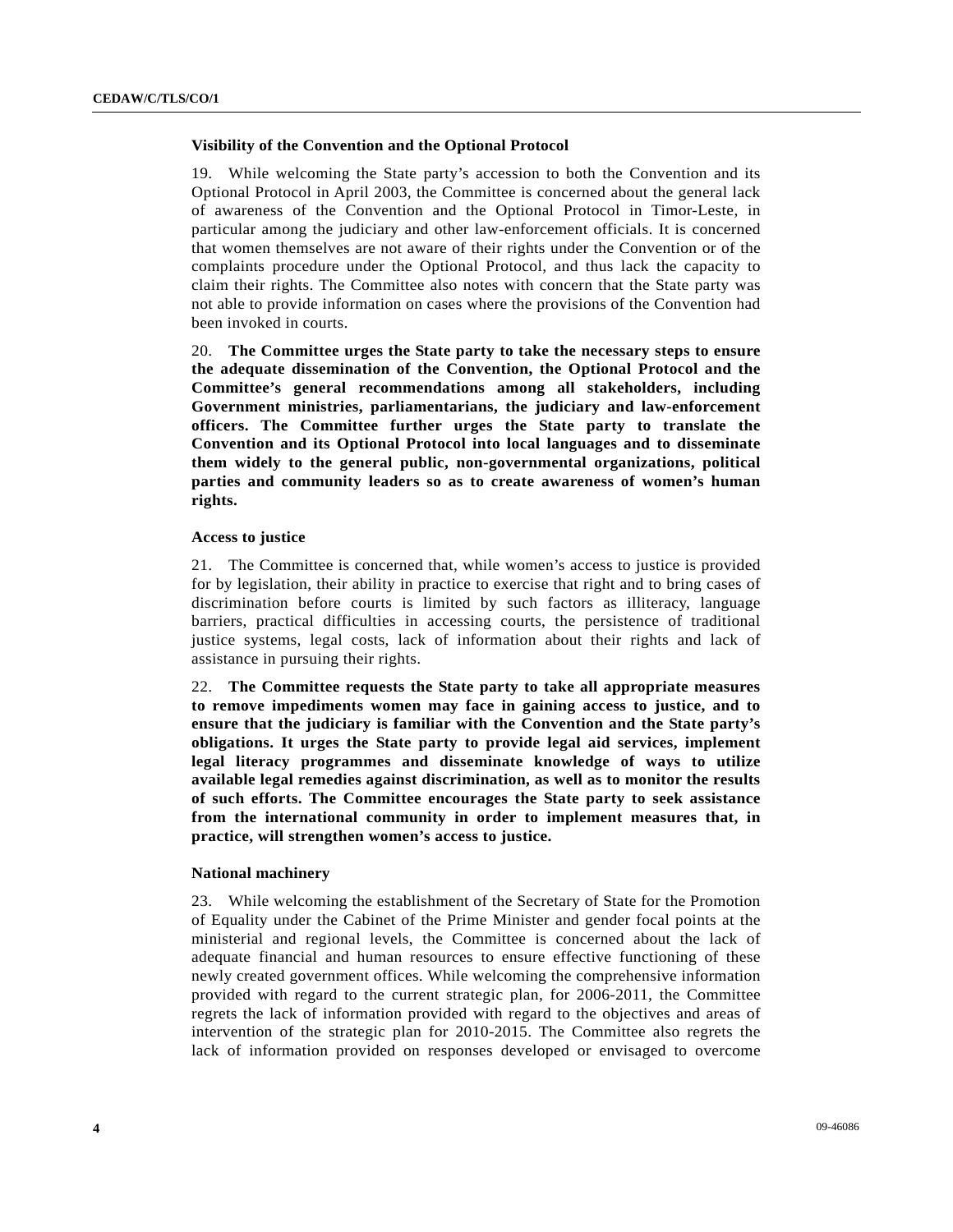difficulties and obstacles in achieving more sustained results through the use of gender mainstreaming.

24. **The Committee recommends that the State party further strengthen the national machinery for the advancement of women and provide it with the authority, decision-making power and human and financial resources that are necessary for it to work effectively for the promotion of gender equality and the enjoyment by women of their rights. This should include capacity for effective coordination and cooperation among the various gender equality and human rights mechanisms and with civil society, as well as the setting up of a permanent interdepartmental structure with high-level representatives with decision-making powers from all relevant sectors and levels of policymaking in order to ensure the effective functioning of gender mainstreaming strategy. The Committee further recommends that monitoring mechanisms be put in place to regularly assess progress of the State party's strategic plan for 2010-2015 towards the achievement of the established goals.**

## **Temporary special measures**

25. The Committee notes the State party's insufficient understanding of the purpose of and need for temporary special measures in accordance with article 4, paragraph 1, of the Convention. The Committee is concerned about the absence of women in the judiciary and the limited participation of women in public administration, especially at decision-making levels.

26. **The Committee recommends that the State party use temporary special measures, in accordance with article 4, paragraph 1, of the Convention and the Committee's general recommendation No. 25, as part of a necessary strategy to accelerate the achievement of substantive equality for women, especially in the judiciary and the civil service, including the foreign service. It requests that the Government include information on the use of such temporary special measures, in relation to the various provisions of the Convention, and the impact of such measures, in its next periodic report.**

### **Stereotypes and cultural practices**

27. The Committee is concerned about the prevalence in the State party of a patriarchal ideology with firmly entrenched stereotypes and the persistence of deeprooted adverse cultural norms, customs and traditions, including forced and early marriage, polygamy and bride price or dowry (barlake), that discriminate against women, result in limitations to women's educational and employment opportunities and constitute serious obstacles to women's enjoyment of their human rights.

28. **The Committee urges the State party to view culture as a dynamic dimension of the country's life and social fabric, subject to many influences over time and therefore subject to change. It urges the State party to be more proactive and to put in place without delay a comprehensive strategy, including clear goals and timetables, to modify or eliminate negative cultural practices and stereotypes that are harmful to and discriminate against women, and to promote women's full enjoyment of their human rights, in conformity with articles 2 (f) and 5 (a) of the Convention. Such measures should include awareness-raising and educational campaigns addressing women and men, girls and boys, religious and community leaders, parents, teachers and officials. It**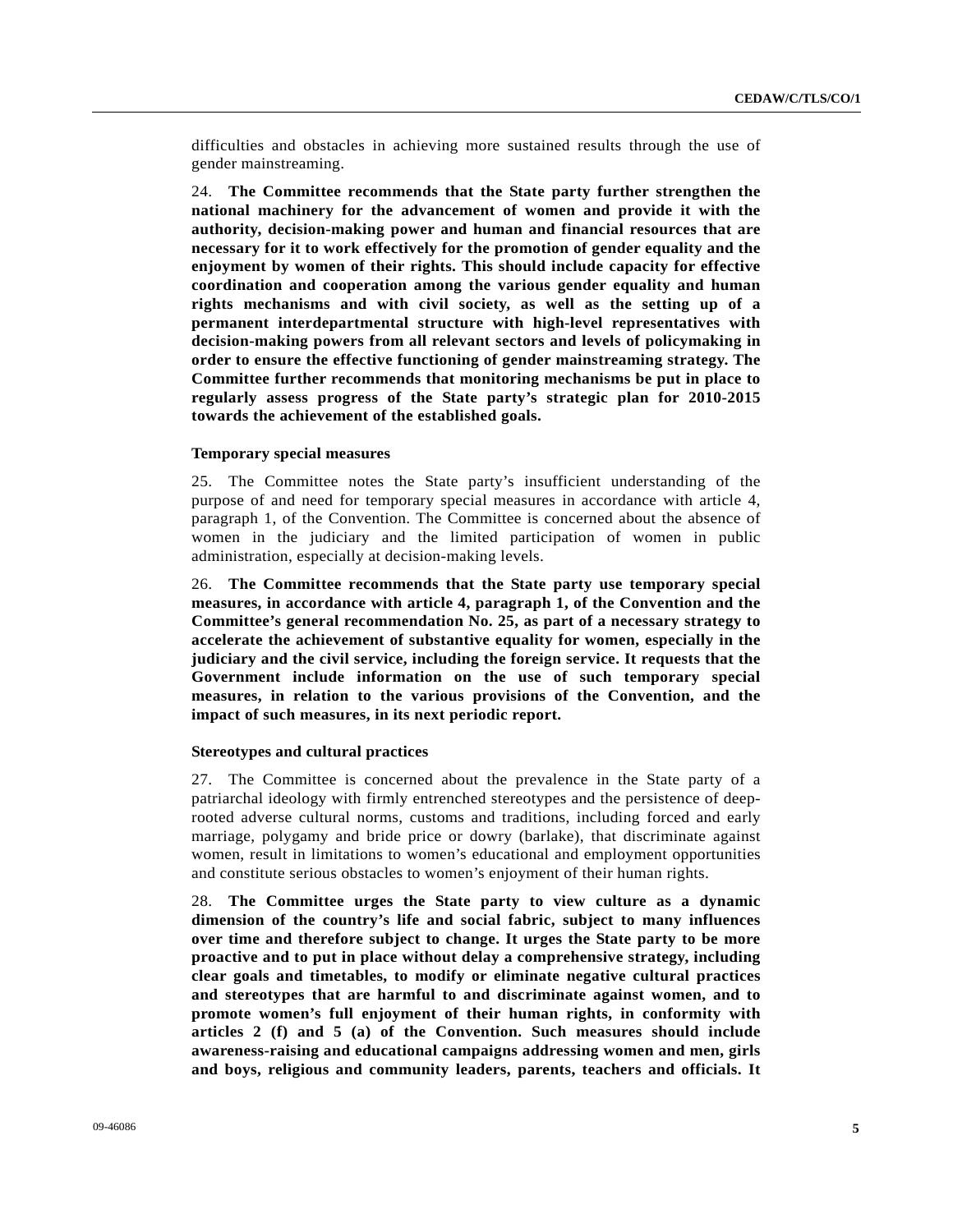**further urges the State party to undertake these efforts in collaboration with civil society organizations, women's groups and community and religious leaders. The Committee also encourages the State party to effectively use innovative measures to strengthen understanding of the equality of women and men and to work with the media to enhance a positive and non-stereotypical portrayal of women and, in particular, to develop outreach programmes to connect with rural women.**

## **Violence against women**

29. While noting with appreciation the enactment in March 2009 of the Penal Code, which criminalizes most sexual crimes, treats such crimes as a violation of women's rights to bodily security and integrity and ensures that criminal proceedings do not depend on a formal complaint from the victim, the Committee regrets that the delegation was unable to respond to the Committee's question regarding the criminalization of marital rape under the new Penal Code and regrets that the enactment of the draft Law on Domestic Violence has been severely delayed. The Committee is concerned at the prevalence of various forms of violence against women, in particular sexual violence and domestic violence, and the lack of information on the extent of the phenomenon. It is further concerned that cases of violence against women are resolved through traditional methods, including mediation.

30. **The Committee requests the State party to ensure that marital rape is criminalized. The Committee urges the State party to speedily enact the Law on Domestic Violence and to make it widely known to public officials and society at large and to monitor its effectiveness. It further urges the State party to develop a comprehensive national action plan on domestic violence and calls upon the State party to ensure that all women who are victims of domestic violence, including rural women, have access to immediate means of redress and protection, including protection orders, legal aid and access to a sufficient number of safe and adequately funded shelters in all districts. The Committee invites the State party to undertake awareness-raising measures aimed at the public at large to make violence against women socially and morally unacceptable. It requests the State party to undertake the systematic collection of sex-disaggregated data on all forms of violence against women, including domestic violence, as well as research into the extent and root causes of such violence, and to provide such information in its next report. The Committee recommends that cases of violence against women be dealt with through the formal penal system.**

## **Trafficking and exploitation of prostitution**

31. While welcoming the enactment of the Immigration and Asylum Act of 2003 and of the Penal Code, which criminalizes trafficking in human beings and sexual exploitation, the Committee is concerned about the persistence of trafficking and exploitation of prostitution in the country and the limited effectiveness of measures to ensure the legislation's practical implementation. The Committee is further concerned about the lack of information on the extent of prostitution in Timor-Leste.

32. **The Committee requests the State party to accelerate efforts aimed at the effective implementation and full enforcement of its anti-trafficking legislation.**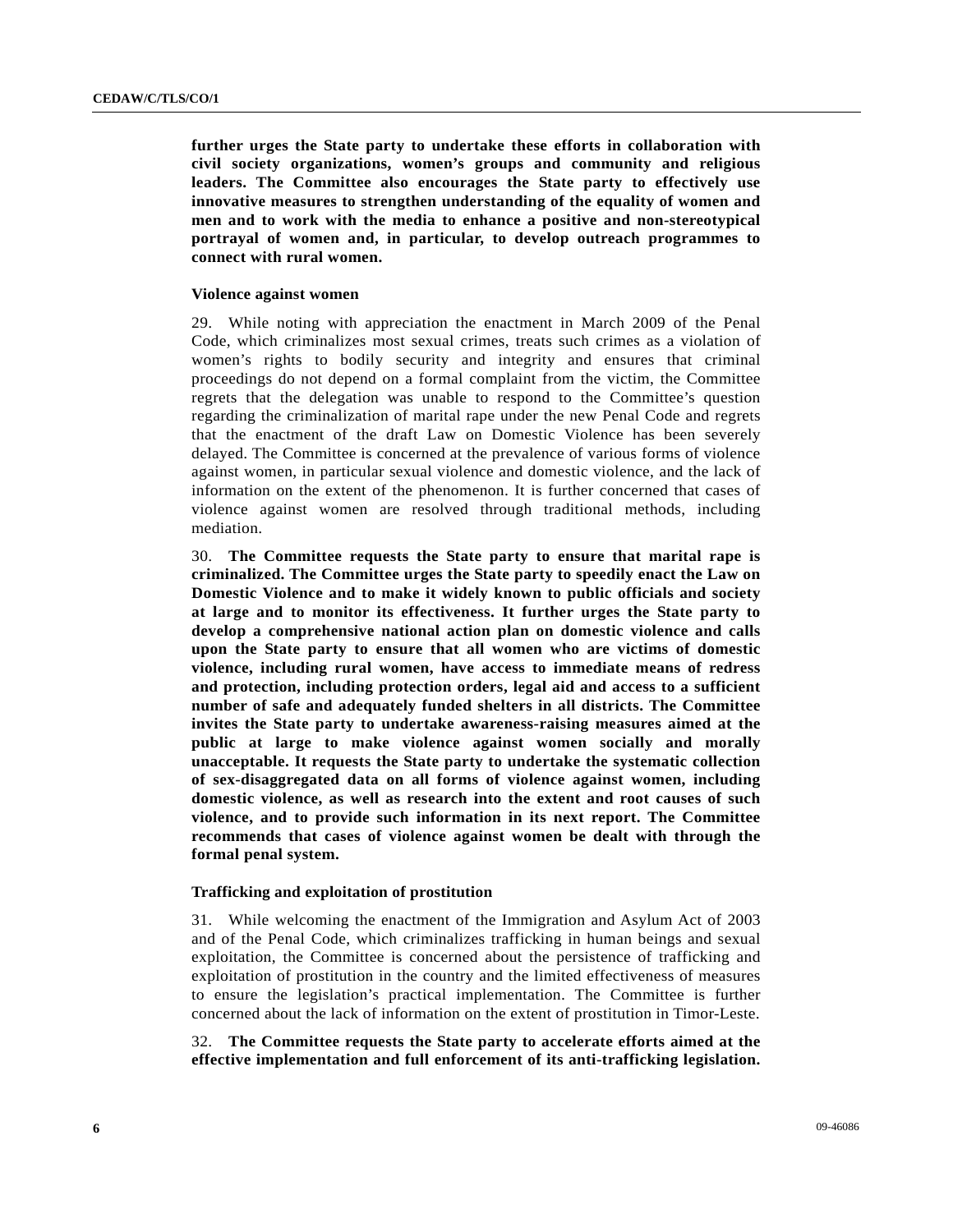**These should include, in particular, the effective prosecution and punishment of traffickers. It also recommends that the State party establish specialized support services for women victims, as well as undertake prevention efforts, including by addressing the root causes of trafficking and improving the economic situation of women so as to eliminate their vulnerability to exploitation and traffickers. The Committee recommends that the State party ratify the Protocol to Prevent, Suppress and Punish Trafficking in Persons, Especially Women and Children, supplementing the United Nations Convention against Transnational Organized Crime. It urges the State party to speedily enact the law regarding witness protection in Timor-Leste and to include in its next report sex-disaggregated data and information on the exploitation of prostitution.**

## **Political participation and participation in public life**

33. While appreciating the increased numbers of women in the national Parliament, the Committee is concerned that Law No. 6/2008, which introduced the requirement that every fourth candidate standing for election to the national Parliament be female, remains discriminatory against women. The Committee is concerned about the continued underrepresentation of women in public and political life and in decision-making positions, particularly at the local level. The Committee is further concerned about information suggesting that women standing for election fear reprisal from their communities or other forms of political intimidation and violence.

34. **The Committee recommends that the State party strengthen its efforts to increase the participation of women in decision-making posts, in particular at the local level and in senior managerial positions in the private sector, including through the use of temporary special measures in accordance with article 4, paragraph 1, of the Convention and the Committee's general recommendation No. 25. The Committee encourages the State party to consider a review of Law No. 6/2008 to increase the number of women required. It recommends that the State party establish concrete goals and timetables and implement awarenessraising programmes, including with community leaders, to encourage women to participate in public life. It calls on the State party to highlight the importance to society as a whole of women's full and equal participation in leadership positions at all levels of decision-making for the development of the country. The Committee further urges the State party to create and ensure a secure environment in which female candidates do not fear intimidation or reprisal.** 

## **Education**

35. While appreciating the State party's efforts to reduce female illiteracy, in particular among young girls, and achieve parity between boys and girls in primary education, the Committee is concerned at the low enrolment rate of girls in secondary and higher education, as well as at girls' high dropout rates. The Committee is further concerned that traditional attitudes, early pregnancies and early marriages are among the causes of girls dropping out and that pregnant girls who leave school as a result of the measure of suspension encounter difficulties in resuming their studies. The Committee is alarmed at the high number of girls who suffer sexual abuse and harassment by teachers, as well as the high number of girls who suffer sexual harassment and violence while on their way to school. It is also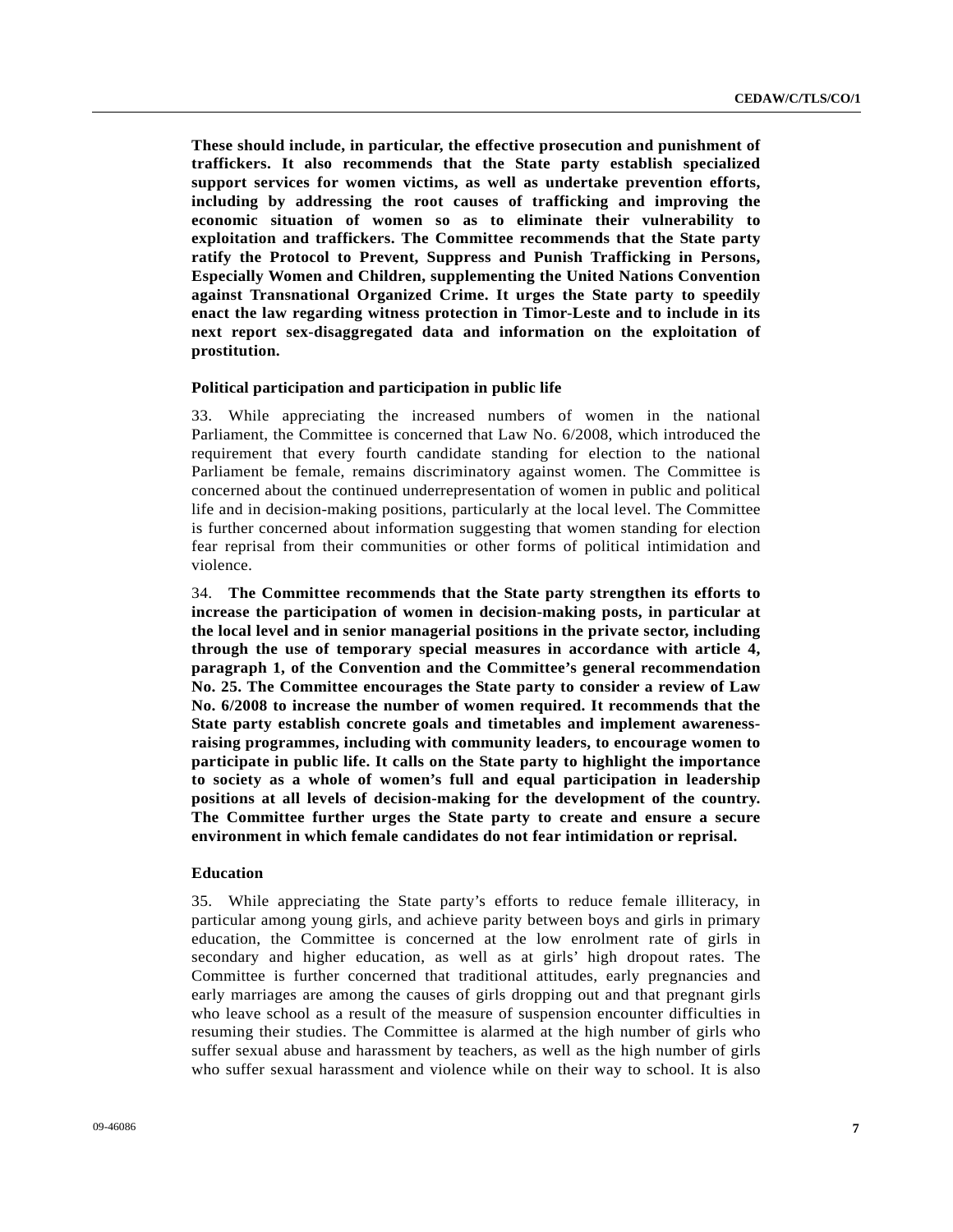concerned that corporal punishment is accepted in both school and home settings and constitutes a form of violence against children, including the girl child.

36. **The Committee recommends that the State party take steps to ensure de facto equal access of girls and young women to all levels of education, overcome traditional attitudes hampering women and girls in their full enjoyment of their right to education, retain girls in schools and implement re-entry policies enabling young women to return to school after pregnancy. The Committee further urges the State party to take measures to increase the enrolment of girls at all levels and recommends the introduction of temporary special measures, in accordance with article 4, paragraph 1, of the Convention and its general recommendation No. 25. The Committee recommends that the State party encourage the collaboration of parents in the implementation of such measures. The Committee encourages the State party to strengthen its efforts to eradicate illiteracy, particularly among rural women, by conducting literacy programmes in local languages as well as Portuguese, involving parents in these measures. The Committee calls upon the State party to provide safe transportation to and from schools, as well as safe educational environments free from discrimination and violence. It calls on the State party to strengthen awareness-raising and training of school officials and students, sensitization of children through the media and the establishment of reporting and accountability mechanisms to ensure that perpetrators of sexual abuse and harassment are prosecuted. The Committee urges the State party to ensure that those responsible for the harassment or abuse of girls are prosecuted and punished in accordance with the severity of these crimes, that such abuse is viewed as a human rights violation and that girls are provided with support so that they can report such incidents. The Committee also urges the State party to take measures to promote the creation of a positive environment that will prevent such abuse from arising, including by encouraging families not to accept the settlement of such cases through the marriage of the girl to the perpetrator. The Committee recommends that the State party explicitly prohibit corporal punishment in all settings, including through awarenessraising campaigns aimed at families, the school system and other educational settings.** 

### **Health**

37. While the Committee welcomes the efforts made by the State party with regard to reproductive health, it notes with concern that the maternal and infant mortality rates in Timor-Leste are extremely high. It is also concerned about women's lack of access, particularly in rural areas, to adequate prenatal and post-natal care and family-planning information. The Committee is further concerned that existing sexeducation programmes are insufficient and may not give enough attention to the importance of the use of contraceptives, the prevention of early pregnancy and the control of sexually transmitted diseases, including HIV/AIDS. The Committee is also concerned that many women, in particular in rural areas, give birth at home, and that the practice of illegal and unsafe abortions increases the high rate of maternal mortality. The Committee is concerned that abortion is a punishable offence under the newly adopted Penal Code, particularly as this may lead more women to seek unsafe, illegal abortions, with consequent risk to their life and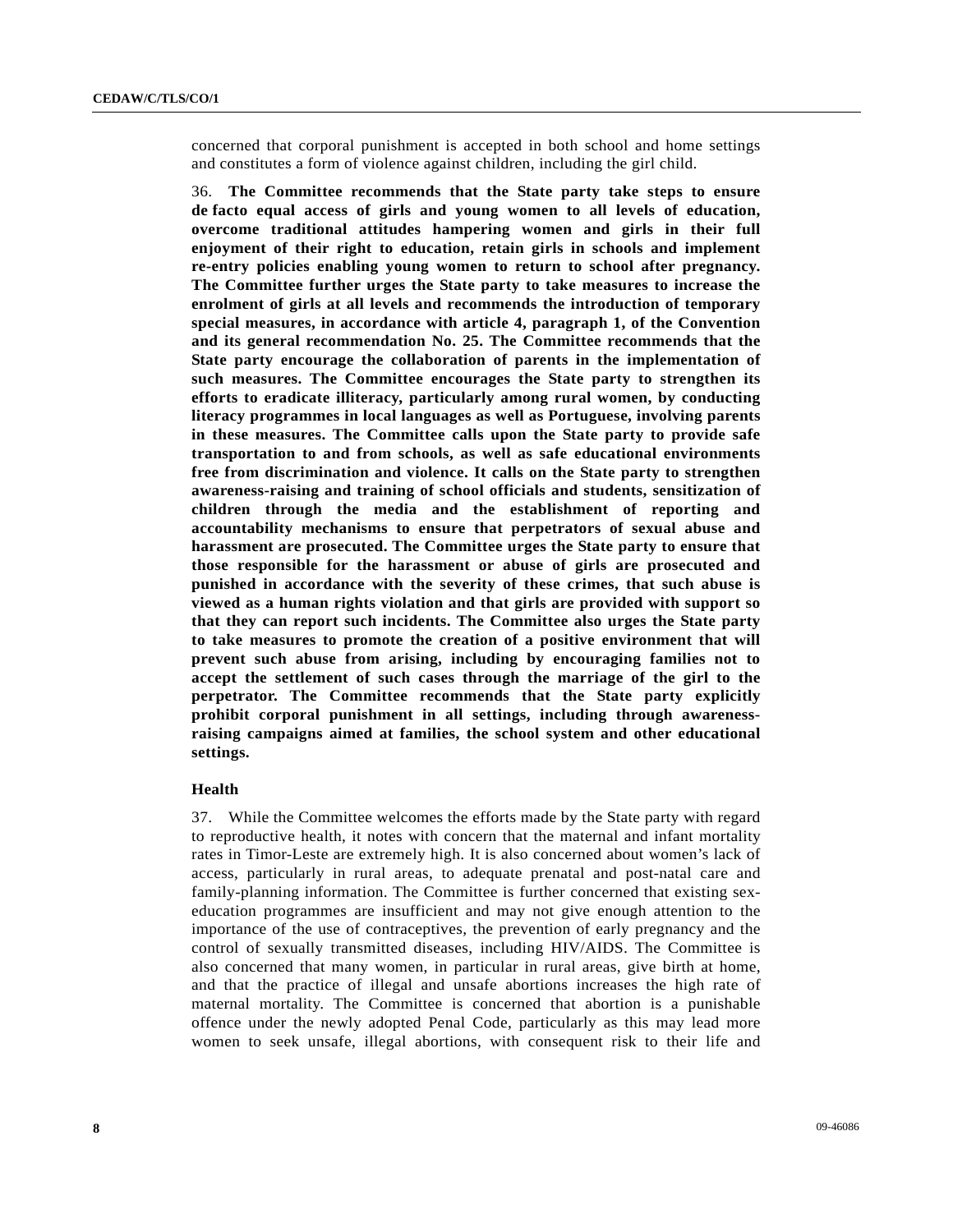health. The Committee is also concerned at the lack of information and statistical data on women's mental health.

38. **The Committee recommends that the State party step up its efforts to reduce the high rate of maternal and infant mortality. It suggests that the State party assess the root causes of maternal mortality and set targets and benchmarks with a time frame for its reduction. It urges the State party to make every effort to raise the awareness of, and increase women's access to, health-care facilities and medical assistance by trained personnel, especially in rural areas and in the area of post-natal care in particular. The Committee further recommends that the State party implement programmes and policies aimed at providing effective access to affordable contraceptives and familyplanning services so that women and men can make informed choices about the number and spacing of their children. The Committee calls upon the State party to ensure that sex-education programmes are widely promoted and targeted at girls and boys and include special attention to the prevention of early pregnancies. The Committee further calls upon the State party to review the legislation relating to abortion with a view to removing the punitive provisions imposed on women who undergo abortion, in accordance with the Committee's general recommendation No. 24 on women and health and the Beijing Platform for Action. The Committee recommends that the State party put in place a system of data collection to strengthen the knowledge base for effective policy development and implementation on all aspects of women's health, including the monitoring of concrete impact.** 

## **Employment**

39. While welcoming the adoption of the Labour Code, as well as other labourrelated legislation which ensures equality between men and women, including equal pay for work of equal value and paid maternity leave, the Committee expresses concern about the de facto discrimination faced by women in employment, as reflected in the hiring process, the extremely wide wage gap and occupational segregation. It is concerned about the legal provisions governing the public and private sectors, especially on the issue of maternity benefits, and about information that many women do not receive remuneration or lose their former positions upon return from maternity leave. The Committee is also concerned at the high unemployment rate, the lack of secure employment for women and their concentration in the informal sector in a narrow range of activities, in particular agriculture, associated with low and unstable earnings and excluded from formal social protection programmes.

40. **The Committee recommends the adoption of measures to guarantee the implementation of all the provisions of article 11 of the Convention and encourages the State party to ratify the relevant International Labour Organization conventions, in particular Convention No. 111 on non-discrimination in employment and No. 100 on equal remuneration. The Committee urges the State party to establish effective mechanisms to ensure and monitor compliance with existing legislation, in particular with regard to maternity leave and other associated benefits. The Committee further recommends the adoption of a gender-sensitive employment policy with respect to women in the informal sectors of the economy. It recommends that the State party pay particular attention to the conditions of women workers in the**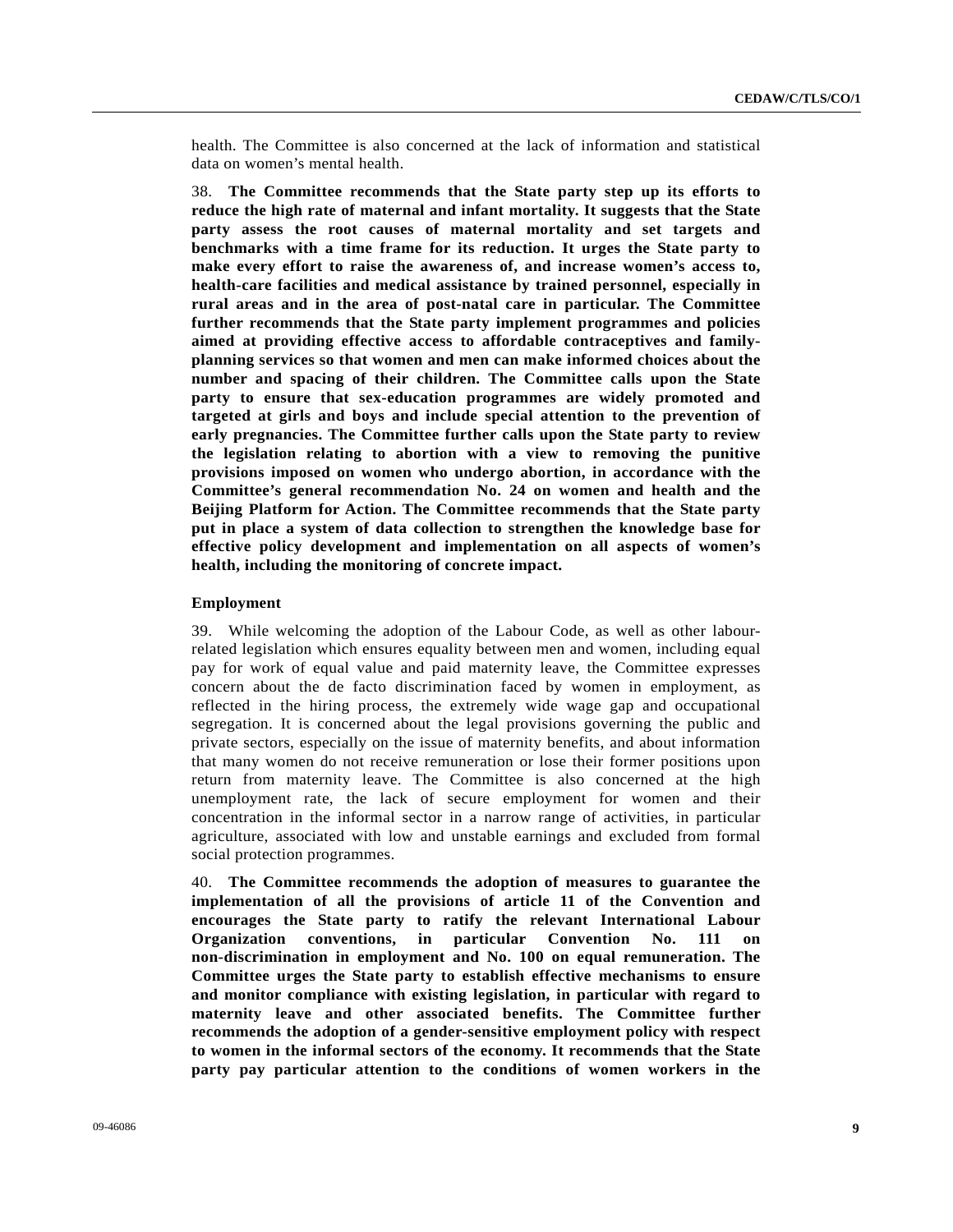**informal sector, in particular in agriculture, with a view to ensuring their access to social benefits. The Committee further urges the State party to establish an effective monitoring and regulatory mechanism on employment issues and practices in the private sector.** 

## **Economic empowerment of women**

41. While noting with satisfaction the State party's efforts to develop strategies for poverty reduction, as well as to promote women's autonomy through the promotion of income-generating activities and access to microcredit, the Committee is concerned at the widespread poverty among women, in particular women living in mountainous and highland areas, women heads of household, widows and older women. The Committee is especially concerned about the situation of rural women, most of whom are poor and work in agriculture in precarious living conditions and with reduced access to justice, health care, education, economic opportunities and community services.

42. **The Committee urges the State party to ensure that the promotion of gender equality is an explicit component of its national and local development plans and programmes, in particular those aimed at poverty reduction and sustainable development. The Committee also urges the State party to pay special attention to the needs of women heads of household, widows and older women, ensuring that they participate in decision-making processes and have full access to credit facilities. The Committee further urges the State party to take proactive measures to ensure that rural women have access to justice, health services, education, clean water, electricity, land and income-generating projects, and are able to enjoy all other rights fully. The Committee also urges the State party to take appropriate measures to eliminate all forms of discrimination against women with respect to the ownership and inheritance of land. It recommends that the State party strengthen its efforts at designing and implementing gender-sensitive rural development strategies and programmes, ensuring the full participation of rural women in their formulation and implementation.** 

## **Women returnees**

43. The Committee expresses concern about the precarious living conditions of women returnees who have been displaced by violence and conflict and have been reintegrated into their homes. It is concerned in particular that women returnees who have been victims of sexual and other forms of violence do not have immediate means of redress.

44. **The Committee requests the State party to pay particular attention to the needs of women returnees through the adoption of a national policy in line with Security Council resolutions 1325 (2000) and 1820 (2008) and the formulation and implementation of gender-sensitive plans and programmes for social reintegration, capacity-building and the training of women returnees. The Committee requests the State party to ensure that women returnees who have been victims of violence, including sexual violence, have access to immediate means of redress.**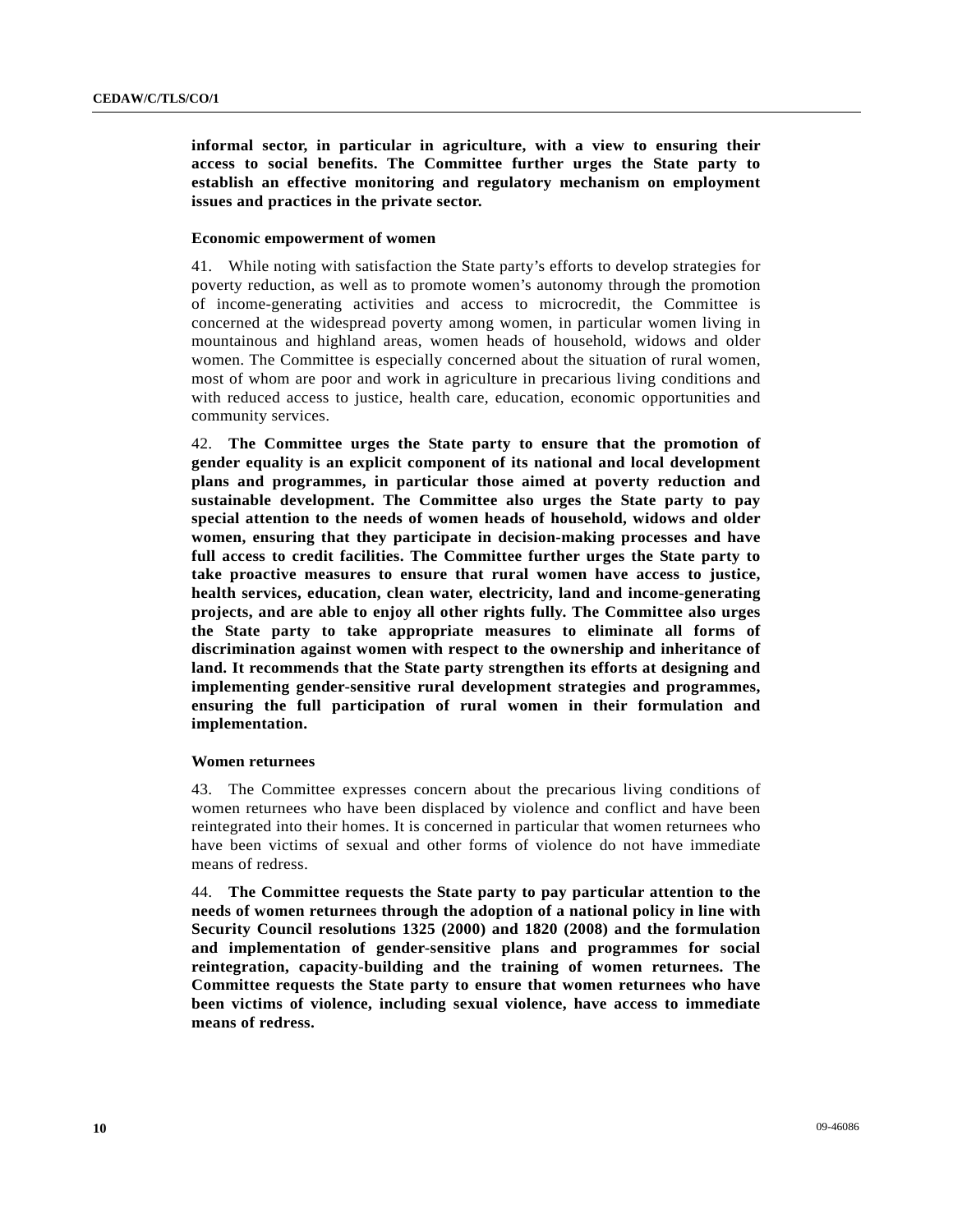## **Family relations**

45. While welcoming the efforts of the State party to draft a national Civil Code and the statement made during the interactive dialogue confirming that the draft Civil Code is ready for submission to the Parliament, the Committee is concerned that the draft Civil Code contains discriminatory provisions in relation to marriage and family relations. In particular, the Committee is concerned that the minimum legal age for marriage currently applied is 15 years for women and 18 years for men and that, further, married women are discriminated against in relation to their choice of residence and the waiting period before they can remarry after divorce. It is further concerned about the practice of forced marriages, in particular of girls. It is also concerned about the lack of clarity with respect to women's ownership and inheritance of land as well as women's legal capacity.

46. **The Committee calls upon the State party to ensure that the draft Civil Code addresses all discrimination against women in all areas covered by articles 15 and 16 of the Convention, in particular with respect to inheritance and ownership rights, rights to property on divorce and legal capacity, and to give high priority to its speedy adoption. It urges the State party to raise the minimum age for marriage in the draft Civil Code to 18 years. It further urges the State party to take all necessary measures to eliminate forced marriages, to ensure that women enjoy a legal capacity identical to that of men, to equate women's inheritance and ownership rights to that of men and to ensure women's equal rights to property on divorce. The Committee further calls upon the State party to take necessary steps to ensure that once adopted, the Civil Code is made widely known to the public, the judiciary and administrative authorities.**

## **Data collection and analysis**

47. The Committee welcomes the statistical information provided in the report of the State party but regrets that the statistical information on the situation of women in all areas covered by the Convention was insufficient. The Committee is also concerned about the lack of information on the impact of measures taken and on results achieved in various areas of the Convention.

48. **The Committee calls upon the State party to strengthen its system of data collection, including the use of measurable indicators to assess trends in the situation of women and progress towards women's de facto equality, and to allocate sufficient budgetary resources for that purpose. It invites the State party, if necessary, to seek international assistance for the development of such data-collection and analysis efforts. The Committee also requests the State party to include in its next report statistical data and analysis, disaggregated by sex, age and by rural and urban areas, indicating the impact of policy and programmatic measures and the results achieved.** 

## **Article 20, paragraph 1, of the Convention**

49. The Committee encourages the State party to accept, as soon as possible, the amendment to article 20, paragraph 1, of the Convention concerning the meeting time of the Committee.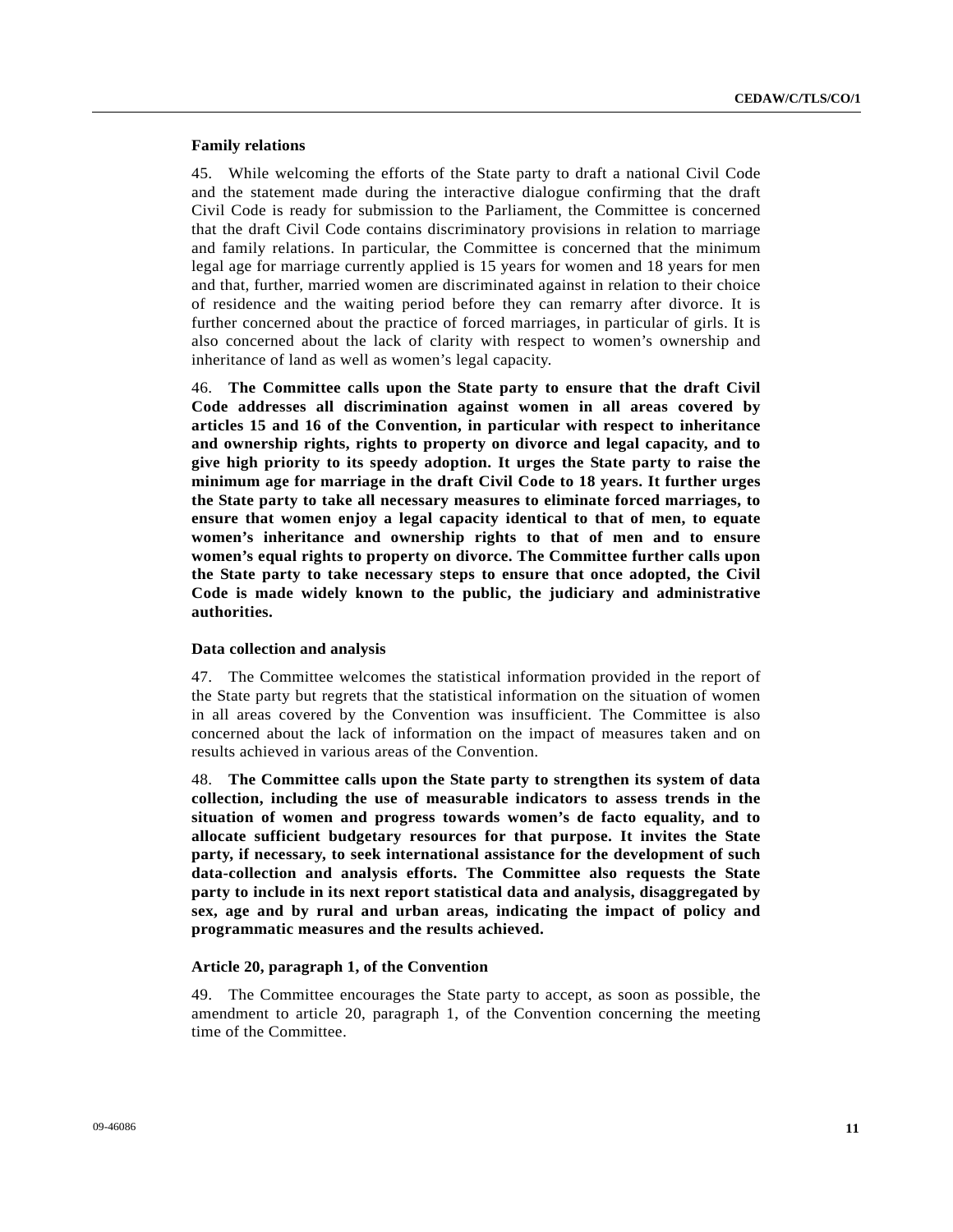## **Beijing Declaration and Platform of Action**

50. **The Committee urges the State party to continue to utilize, in implementing its obligations under the Convention, the Beijing Declaration and the Platform for Action, which reinforce the provisions of the Convention, and requests the State party to include information thereon in its next periodic report.** 

## **Millennium Development Goals**

51. **The Committee emphasizes that full and effective implementation of the Convention is indispensable for achieving the Millennium Development Goals. It calls for the integration of a gender perspective and explicit reflection of the provisions of the Convention in all efforts aimed at the achievement of the Goals and requests the State party to include information thereon in its next periodic report.** 

## **Ratification of other treaties**

52. **The Committee notes that States' adherence to the nine major international human rights instruments**[1](#page-11-0) **would enhance the enjoyment by women of their human rights and fundamental freedoms in all aspects of life. The Committee therefore encourages the Government of Timor-Leste to consider ratifying the instruments to which it is not yet a party, namely, the International Convention for the Protection of All Persons from Enforced Disappearance and the Convention on the Rights of Persons with Disabilities.** 

## **Dissemination of concluding observations**

53. **The Committee requests the wide dissemination in Timor-Leste of the present concluding observations in order to make the people, including Government officials, politicians, parliamentarians and women's and human rights organizations, aware of the steps that have been taken to ensure de jure and de facto equality of women and the further steps that are required in that regard. The Committee requests the State party to strengthen the dissemination, in particular to women's and human rights organizations, of the Convention, its Optional Protocol, the Committee's general recommendations, the Beijing Declaration and Platform for Action and the outcome of the twentythird special session of the General Assembly, entitled "Women 2000: gender equality, development and peace for the twenty-first century".** 

#### **Technical assistance**

<span id="page-11-0"></span>**\_\_\_\_\_\_\_\_\_\_\_\_\_\_\_\_\_\_** 

54. **The Committee recommends that the State party avail itself of technical and financial assistance in the development and implementation of a** 

<sup>1</sup> The International Covenant on Economic, Social and Cultural Rights, the International Covenant on Civil and Political Rights, the International Convention on the Elimination of All Forms of Racial Discrimination, the Convention on the Elimination of All Forms of Discrimination against Women, the Convention against Torture and Other Cruel, Inhuman or Degrading Treatment or Punishment, the Convention on the Rights of the Child, the International Convention on the Protection of the Rights of All Migrant Workers and Members of Their Families, the International Convention for the Protection of All Persons from Enforced Disappearance and the Convention on the Rights of Persons with Disabilities.